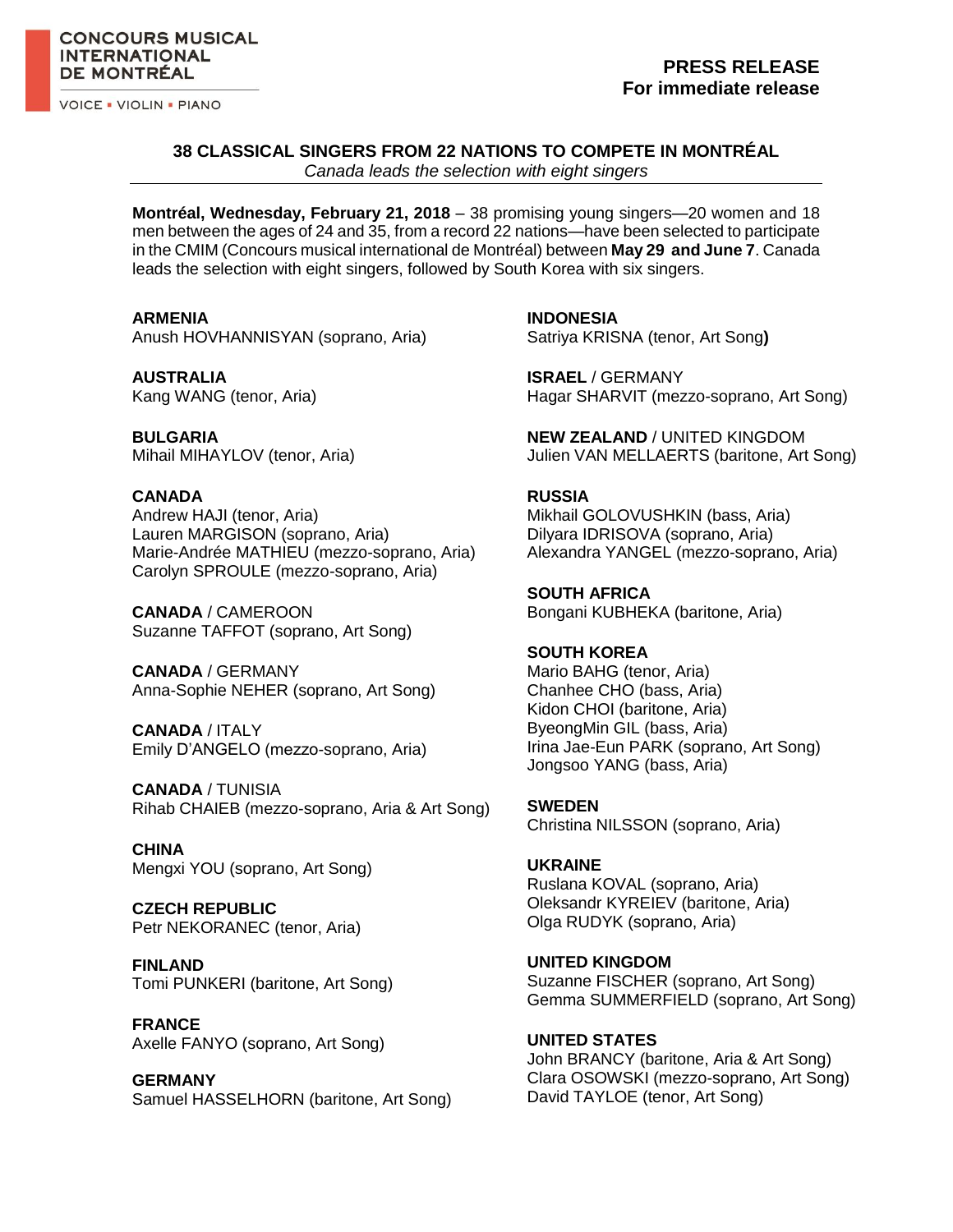From the 38 singers, 16 will take part in the Art Song division (repertoire for voice & piano) and 24 in the Aria division (repertoire for voice & orchestra). Take note that two singers will be participating in both divisions.

"The CMIM is a prestigious, highly popular, and truly international event. The extraordinary number of nations represented in this edition is a source of great pride for us. It also shows the CMIM's significance as a major stepping stone for these young performers seeking to build their careers on an international level," declared pianist and composer Alain Lefèvre, honorary patron of the CMIM.

The 38 singers were selected from a record-breaking 469 applications submitted by 358 singers representing 52 nations. At the end of the competition, the winners will be offered various engagements, and will share \$265,000 CAN in prizes, awards, and grants, including a First Prize worth \$80,000 within each division.

Presided over by André Bourbeau, the 2018 jury for both Aria and Art Song divisions includes Edith Bers (United States), Ben Heppner (Canada), Soile Isokoski (Finland), Warren Jones (United States), François Le Roux (France), Dame Felicity Lott (United Kingdom), Joseph Rouleau (Canada), and Dame Kiri Te Kanawa (New Zealand).

For more information on the competitors: [concoursmontreal.ca/voice](https://concoursmontreal.ca/en/the-competitions/voice/)

#### **BOX OFFICE**

**ART SONG & ARIA FIRST ROUND MAY 29-30-31 ART SONG SEMIFINAL JUNE 1 ART SONG FINAL JUNE 3**

BOURGIE HALL, Montreal Museum of Fine Arts 514 285-2000, option 4 [mbam.qc.ca/en/concerts-other-organizations/cmim](https://www.mbam.qc.ca/en/concerts-other-organizations/cmim/)

**ARIA SEMIFINAL JUNE 4-5 ARIA FINALS/GALA JUNE 7**

**\_\_\_\_\_\_\_\_\_\_\_\_\_\_\_\_\_\_\_\_\_\_\_\_\_\_\_\_**

**\_\_\_\_\_\_\_\_\_\_\_\_\_\_\_\_\_\_\_\_\_\_\_\_\_\_\_**

MAISON SYMPHONIQUE 514 842-2112 [placedesarts.com/en/producer/concours-musical-international-de-montréal](https://placedesarts.com/en/producer/concours-musical-international-de-montréal)

\* \* \*

#### **ABOUT THE CMIM**

The mission of the CMIM (Concours musical international de Montréal) is to discover and support exceptional young singers, violinists and pianists from around the world while raising awareness for classical music. The CMIM is the only international competition in North America to be held annually, presenting three disciplines in a three-year rotation. Since its first edition dedicated to voice in 2002, 3,350 hopefuls have entered the competition and some 450 have performed in Montreal.

More details at: concoursmontreal.ca Facebook/Twitter/Instagram: @CMIMontreal